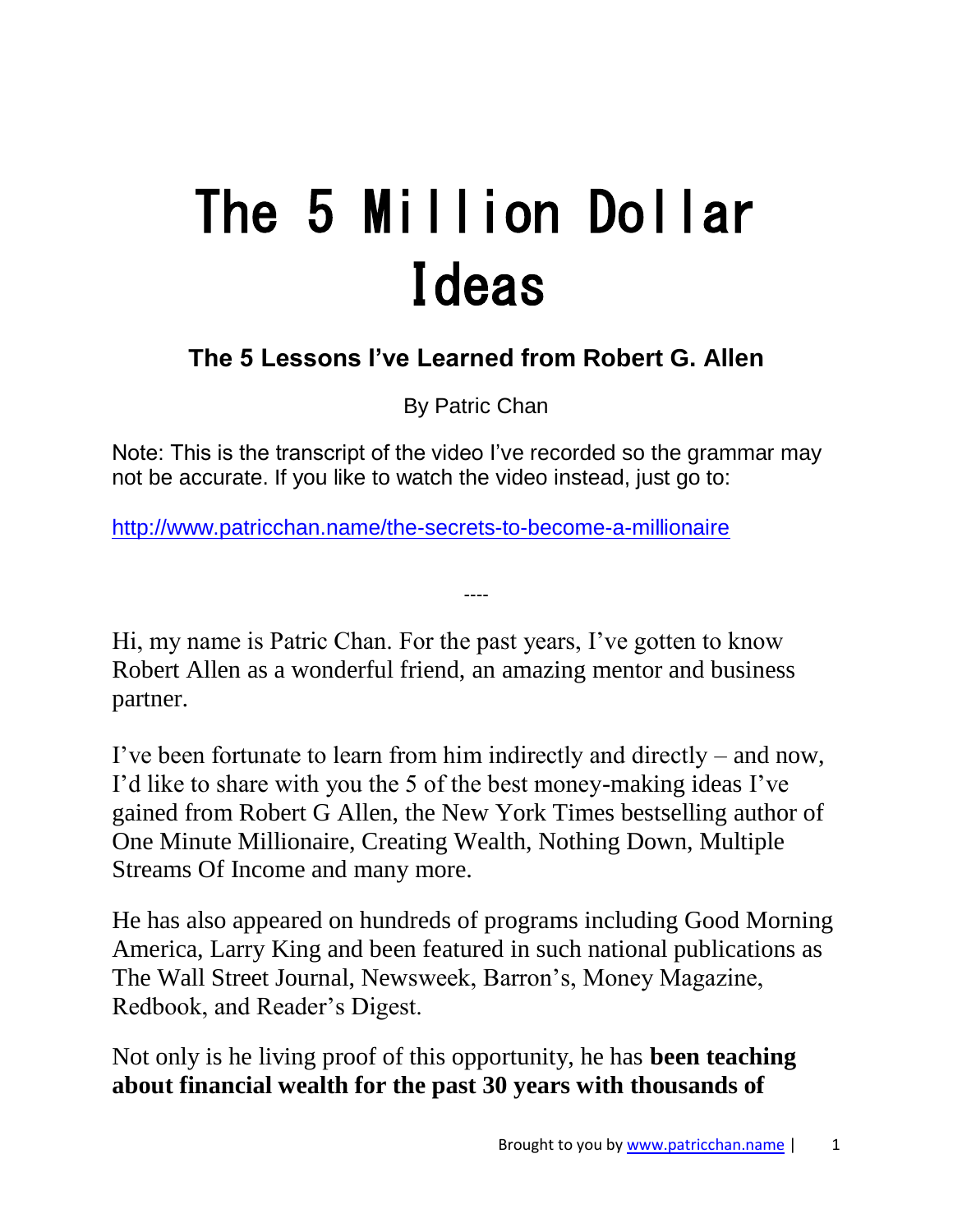**millionaires around the world** who attribute their success to his systems and strategies.

As a matter of fact, these are the ideas that have influenced the way I make money and create massive wealth.

Here they are…

## **Secret #1: The Millionaire Mindset**

Do you have the kind of mindset that will attract millions into your life?

You see, a "millionaire mindset" is not something that you can learn by just reading a book, although there are a lot of books on that topic.

However, a lot of people just don't realize the importance of it…

This is something that I picked up and learned to appreciate only after many conversations with Robert Allen and listening to his audio courses.

*You have to learn to think big.* This means aiming for a bigger goal than you originally planned.

Here is an example of a strategy to think big:

Suppose your goal is to make \$100,000.

In order to change your mindset and have a paradigm shift, add another zero at the end of that number. Now your target is to make \$1,000.000.

By just doing that you will see that the result is exponential. You'll start to think of ways to do things ten times bigger and better!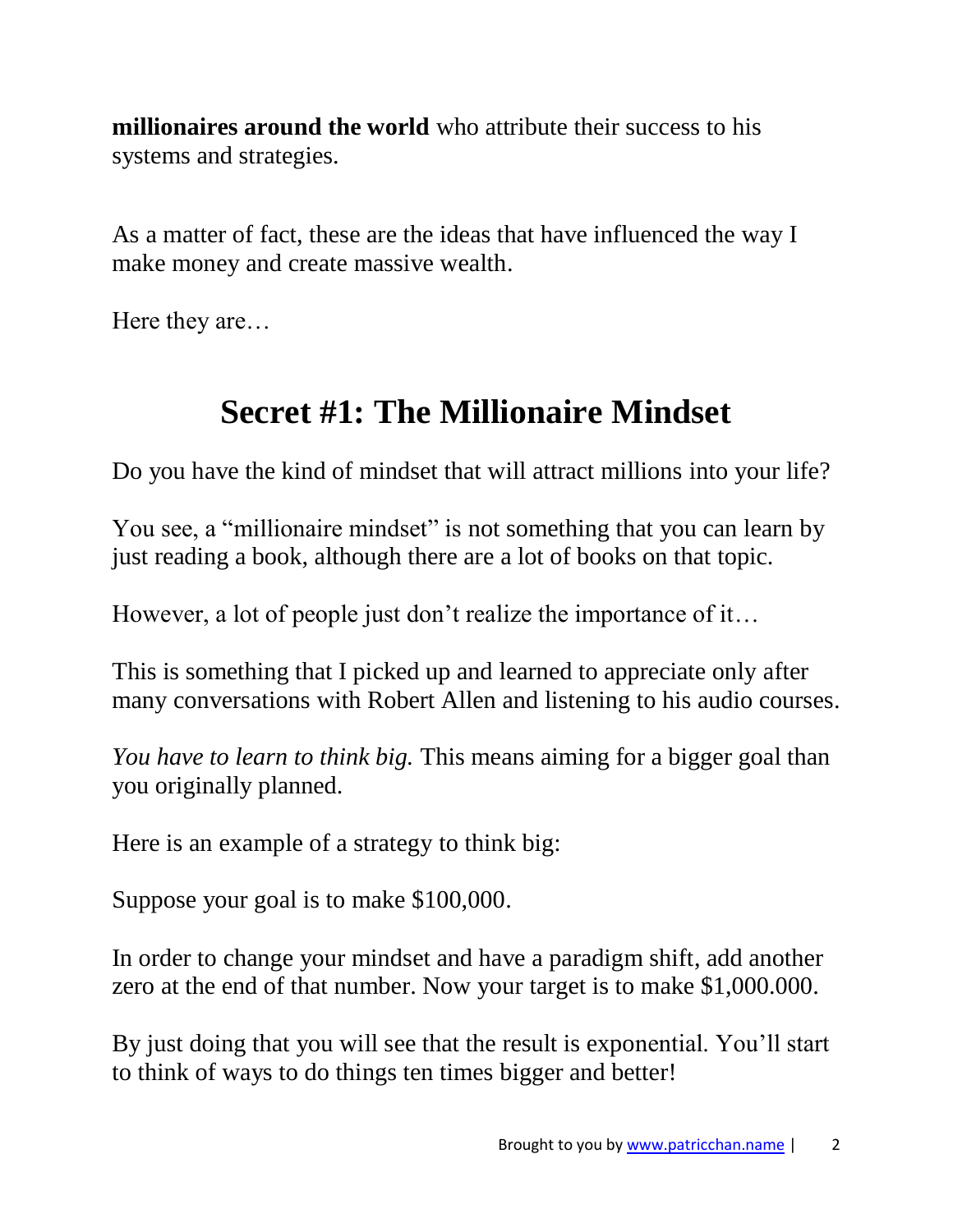Subconsciously, you know that your goal is to make \$100,000 but you're putting the effort to make \$1,000,000 -- In the end you may not make \$1,000,000 (a million0 but \$100,000.00 would have become a piece of cake. And you know that if you continue to work at it, \$1,000,000 is not impossible either.

So don't limit yourself. Not all millionaires are born with their fortunes as a birthright. The rest had to start from somewhere with nothing but a dream and this desire to be more than they can be.

## **Just add another 0 to your financial goal.**

# **Secret #2: The Power Of Networking**

This is something that you might have read about in books or heard from friends and at seminars…

## **Money or wealth is created when you have a strong network**.

This is your support system from where you draw the ideas, resources, contacts, etc to create your wealth empire.

Just go ahead and try this: Just pick up the phone and call your contacts.

You don't have to call everyone at once -- all you have to do is call one person a day. And in 30 days, you would have called 30 people.

At the end of the 30 days, if you're looking for opportunities, you will see more opportunities coming in. If you're running a business, you'll see your business take a giant leap of improvement.

These 30 people will somehow help you create more opportunities or grow your business.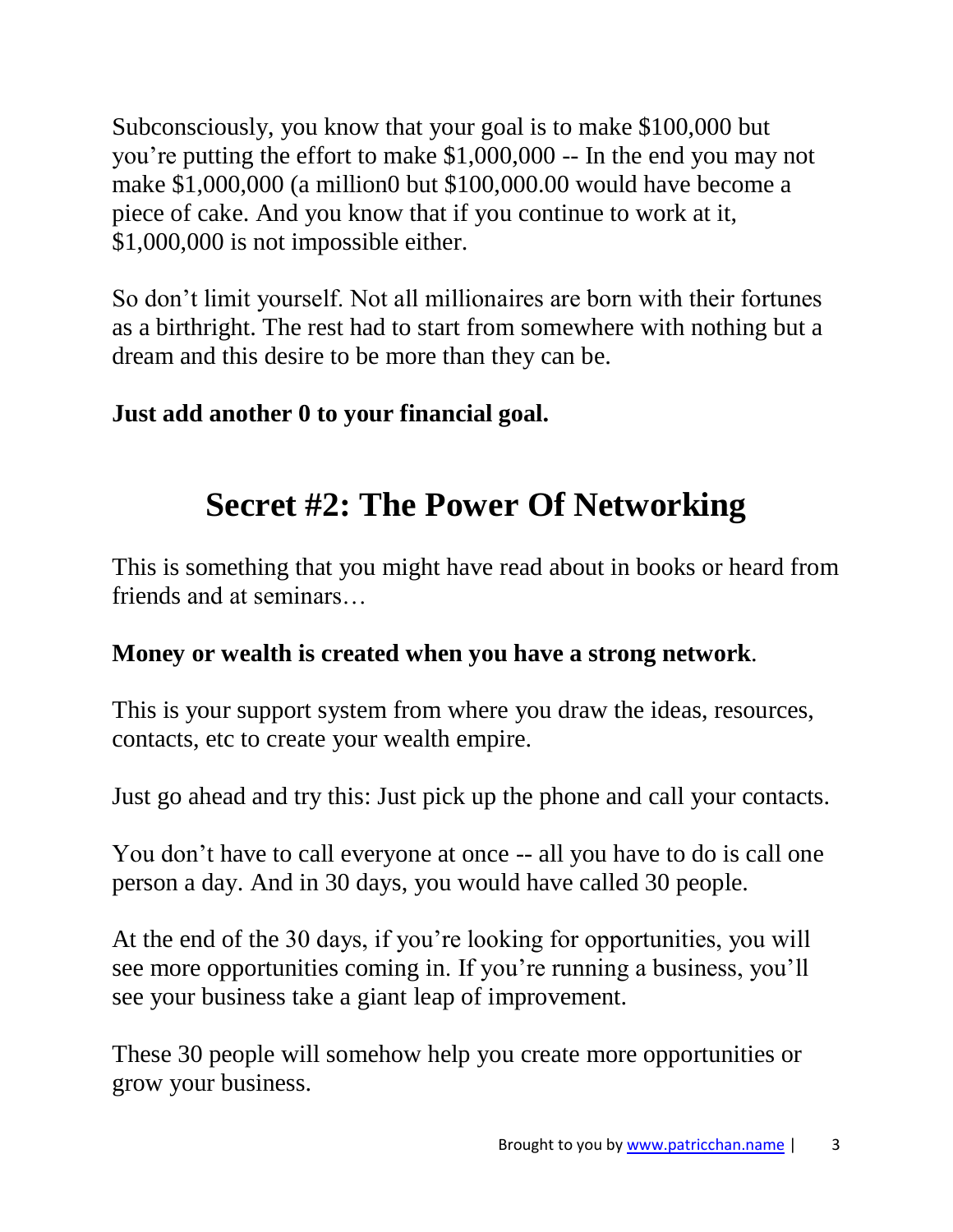Imagine if you were to continue doing that for 60-90 days… Just imagine how far you'll go from there.

The thing is, everyone is equipped with his or her own unique skills, contacts, resources, knowledge, etc and each can offer a unique contribution towards a greater cause.

*If you had kept quiet, you will never know that somebody you already know can help you achieve your goal.* 

But by contacting them and letting them know what you are up to, you'll find that the resources you need are already at your disposal!

So, you'll never know.

Just pick up the phone and start calling people, even if it's just to keep in touch. You'll be surprised to hear someone at the other end of the line say, "Hey, I can help you with that. Let's get together and talk about this further."

#### **Build your network.**

## **Secret #3: Master Persuasion**

Robert Allen has taught many secrets to persuasion in his books, courses and seminars -- This is a key ingredient in success.

If you want to become successful, you're going to need other people to help you, **you'll need to persuade them to help you achieve what you want to achieve.**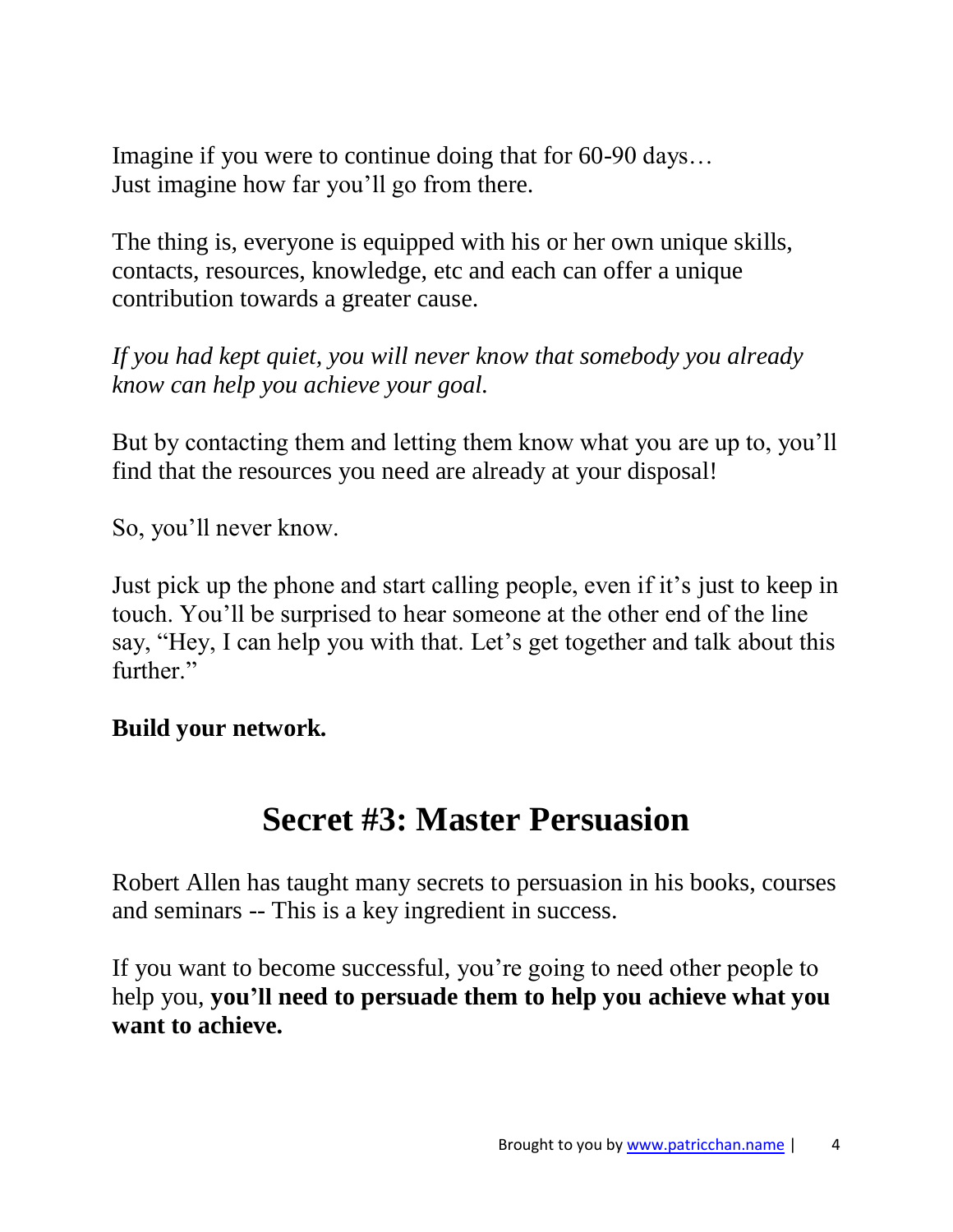Contrary to popular belief, the art of persuasion applies to everything in life, from getting a bank loan, renting an apartment, getting a bargain on sales and most importantly, getting people to buy from you. Even when you are just sharing a story with friends, persuasion also comes in. It's what makes your story come alive, but that's a different thing.

One of the key persuasion secrets is the technique of scarcity and limitation. I know this work amazingly well because I've applied this technique to my business and saw a dramatic improvement.

Here's how it works…

When you offer a program, include some sort of limitation or scarcity element to your offer. You have to tell them that if they want to take up your offer, they must take action now, otherwise it won't be available to them anymore. This is very, very powerful.

When you dangle a very tempting offer in front of people and tell them that it will never be available to them again if they don't reach out and grab it right then and there, it's a very powerful trigger.

Of course, you must remain your integrity when applying this technique – it has to be truly limited.

For scarcity, you can learn more about it in a book called Influence but Robert Cialdini.

However, do note that when you're reading a book, things don't get embedded into your mind as effectively.

Because it's different when you attend a seminar or listen to audio courses because it's as if someone is there teaching you.

That's a different experience. The learning experience is different.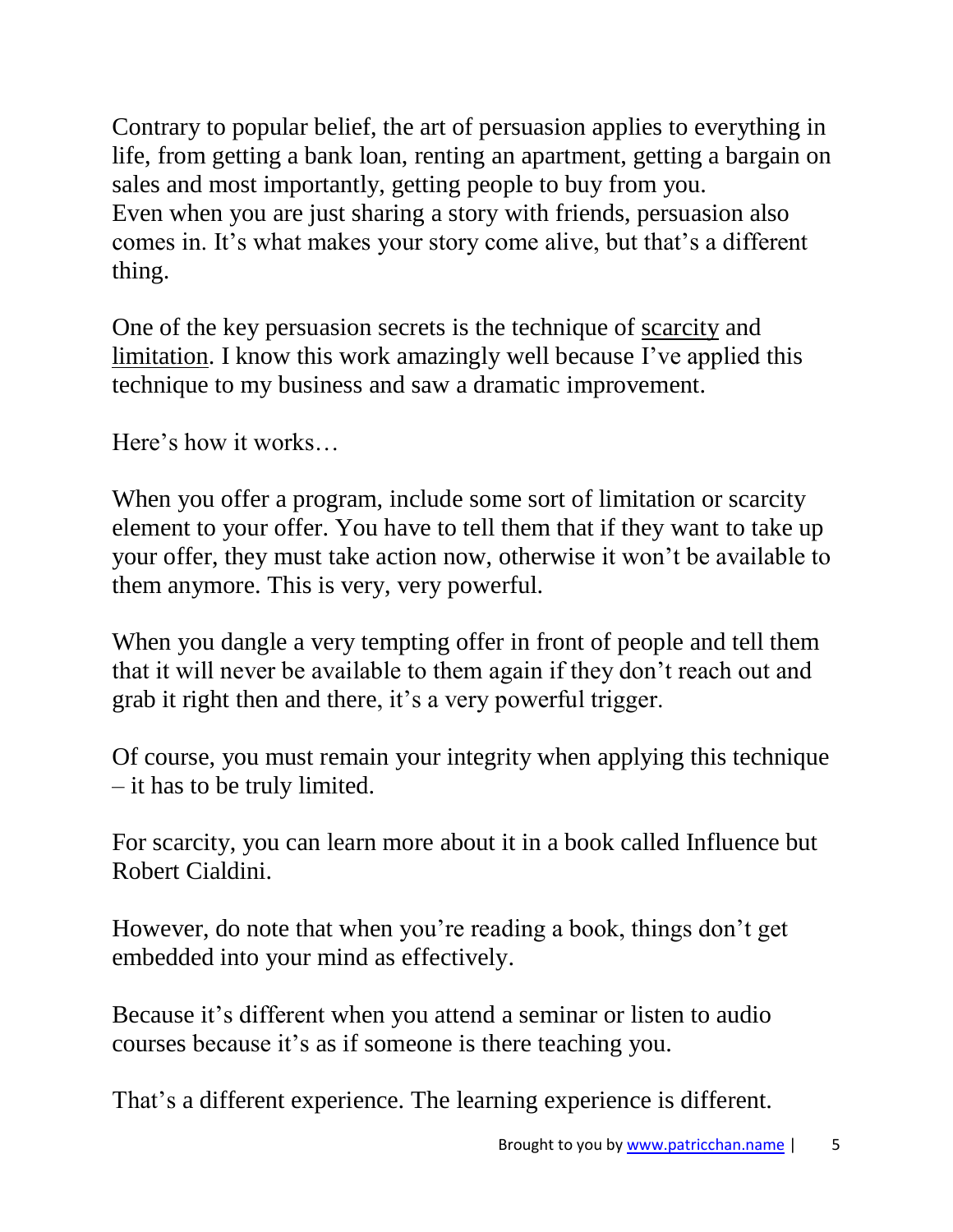**Persuade others by limiting your offer.**

# **Secret #4: Write A Book**

I've actually written my book before I understood how powerful this is.

If you write a really good book that sells, you can make a lot of money and of course, that's a good thing.

For instance, Robert Allen sold millions of copies of his books. Wouldn't you want to do the same thing as well?

But the *best part is*, you also get to pass your message to other people and they in return, pass your message on to more people.

If your book transforms someone's life, he could recommend that book to his children, friends, family and relatives.

#### **You'll get to touch and change so many lives from that one book.**

Even if your book is not life transforming, but just a little book that makes people feel good, and put a smile on their face, that's good enough.

Of course, there's also a financial aspect to it where it helps you build your business and generate more income - you write a book that touches people and they pay you to read what you have to share.

I can honestly tell you that it's very rewarding to write a book and it can be very profitable as well.

With that combination, it automatically inspires you want to help more people!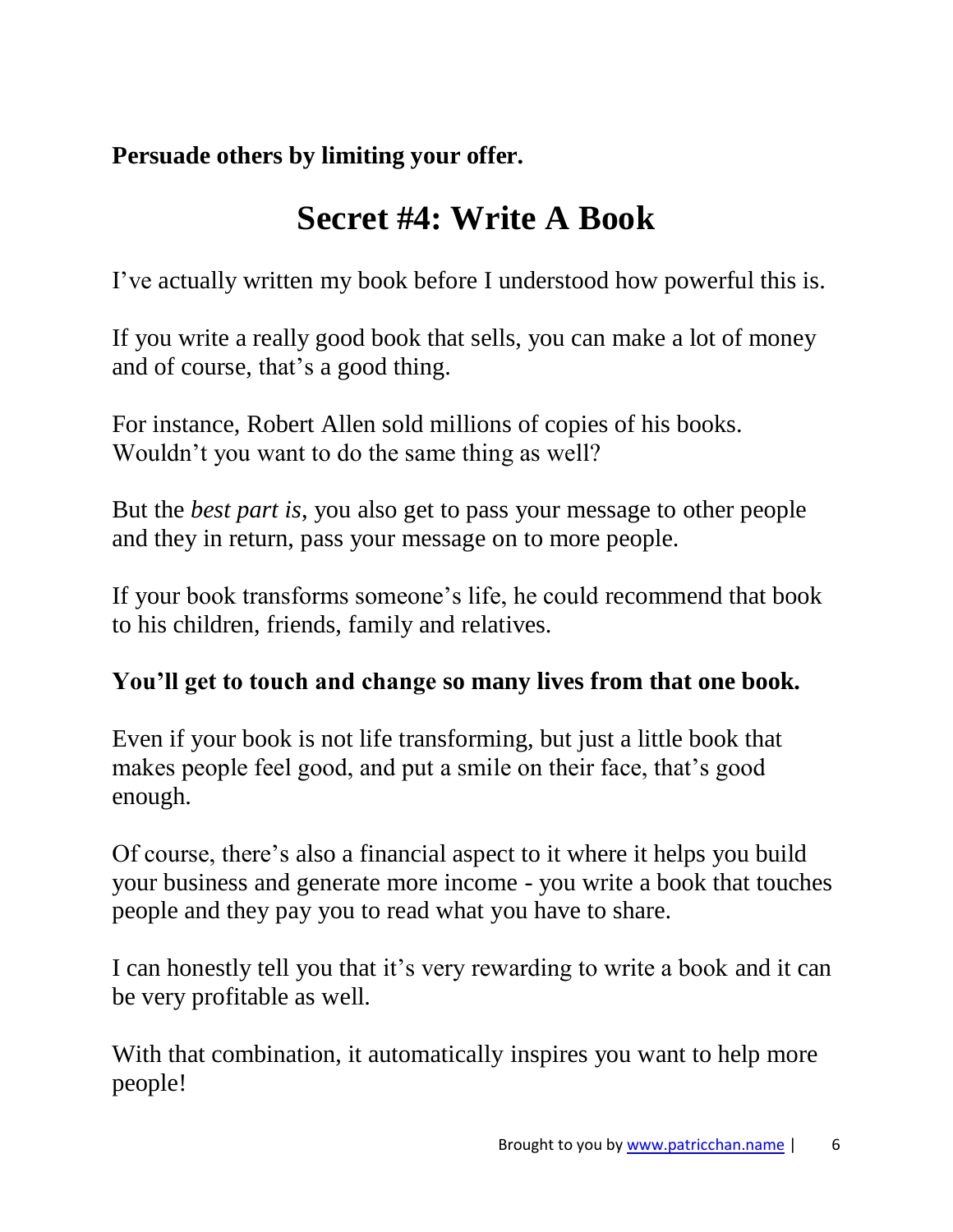One of the key principles of success is being able to give… when you're able to help people, the money will automatically finds its way to you!

It's about adding more value to people's lives and in return, you generate more profit for helping.

Over time, this cycle becomes bigger and bigger as you write more books and become more successful.

**Write a book to create wealth.**

## **Secret #5: Become An Infopreneur**

This "million dollar secret" literally changed my life. Info-preneuring is the kind of business that I'm running today.

Well, basically it's by becoming an information marketer -- marketing info-products instead of selling something tangible like a furniture, pen, computers and so on.

But with this kind of awesome business, you don't only sell to the people in your area or country!

You sell it worldwide through the internet where there are millions of people who can be your customers!

That's exactly what I'm doing every day… I'm selling information products on the internet.

This is something that you'll definitely want to explore because it's an opportunity that is available to everyone at a very, very affordable cost.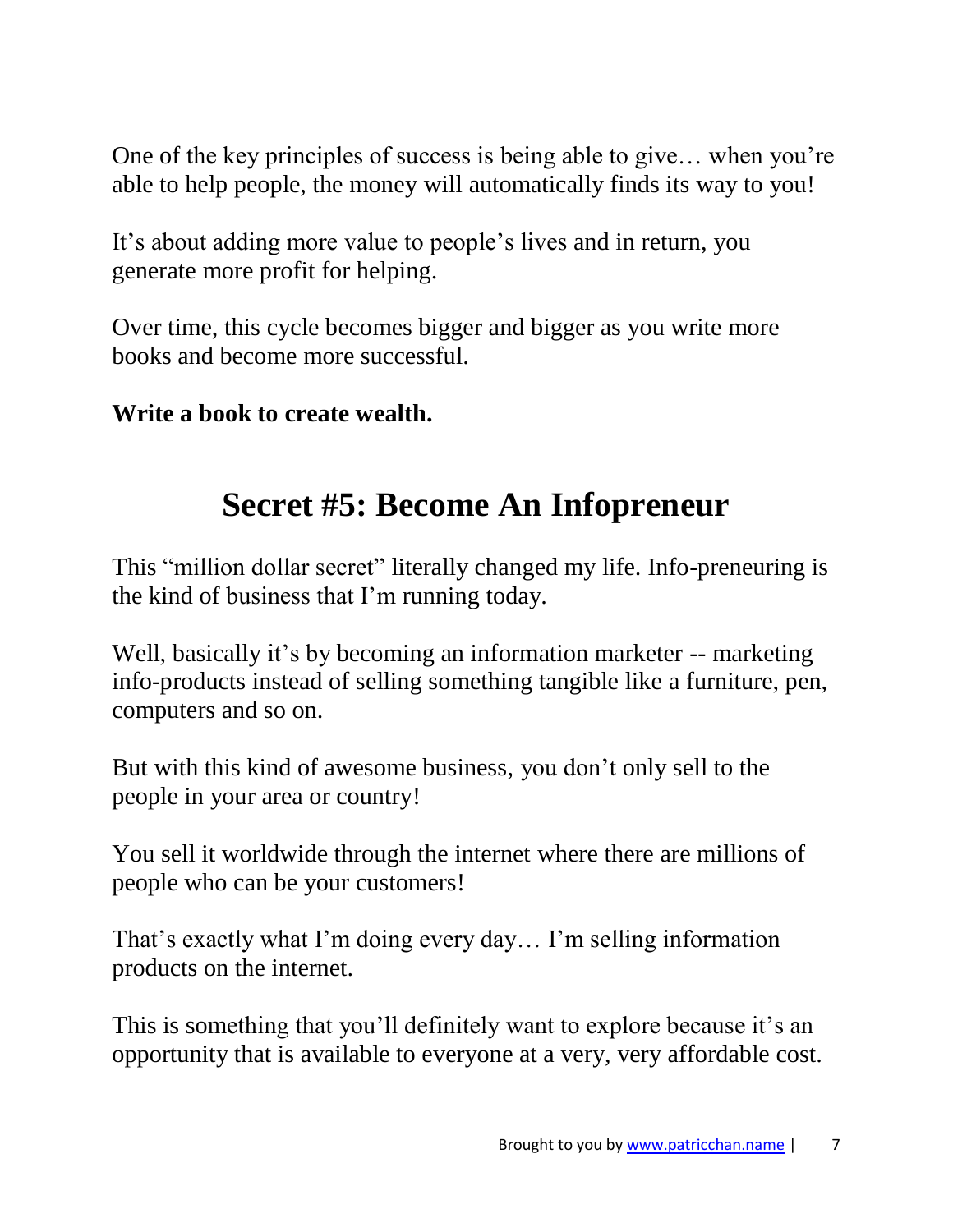You can become an information marketer because it's very similar writing a book. The different is, info-preneuring can be much more lucrative compared to selling books.

A book retails for \$20 - \$30 in a bookstore but an information product can be sold for \$500 or \$1,000!

For instance, it's quite common to sell seminars or recordings of seminars at a higher price because there is so much more value in them compared to a book, you'd have probably purchased DVD courses selling for hundreds of dollars.

It's also extra rewarding compared to a book because when your customers consume your information products, **they get better results**.

You can include more details, tools and step-by-step instructions in information products so that it becomes a SYSTEM to help your customers.

This means it is easier for them to achieve success in the shortest time compared to them reading a book. When it comes to a conventional book, there is only so many pages of instructions you can give them.

----

These are the 5 secrets I've learned and impacted my life – I hope you'll start to use at least one of them.

You'll never know where it'll lead you, but my guts feeling tells me that it'll surely create much more wealth into your life than you've ever experienced before.